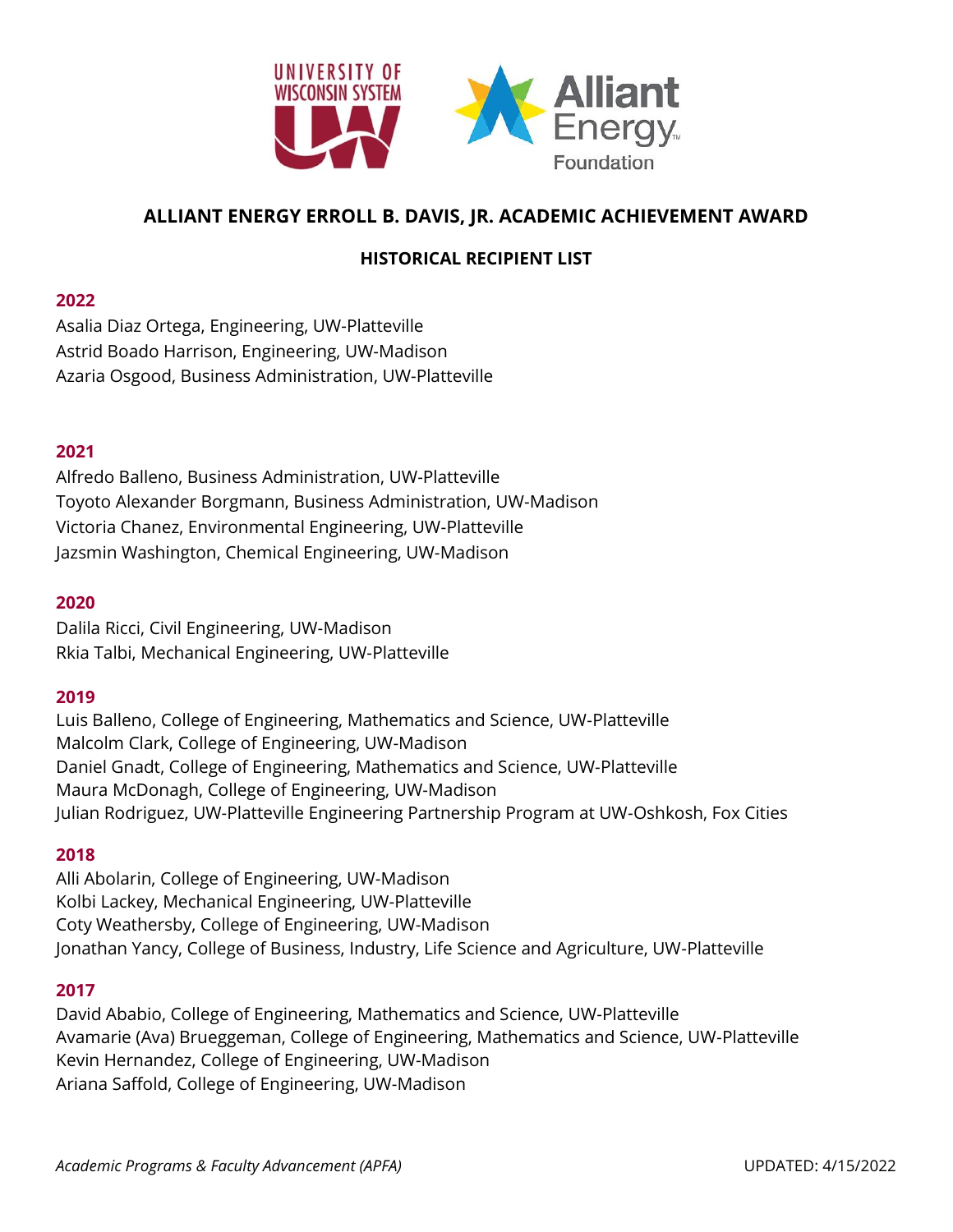# **ERROLL B. DAVIS, JR. ACADEMIC ACHIEVEMENT AWARD RECIPIENTS** | Page **2** of **3**

### **2016**

Janerra Allen, College of Engineering, UW-Madison Catherine Finedore, College of Engineering, UW-Madison Nicole Maala, College of Engineering, Mathematics and Science, UW-Platteville Angela Yang, College of Business, Industry, Life Science and Agriculture and College of Liberal Arts and Education, UW-Platteville

# **2015**

Eddie Espinoza, College of Engineering, UW-Madison Vanessa Mariscal, School of Business, UW-Madison Chinyere Nwabeke, UW-Platteville Collaborative Engineering Program, UW-Fox Valley Jessica Rubio, College of Engineering, UW-Madison

# **2014**

Markesha Parker, UW-Platteville Gustavo Zach Vargas, UW-Madison Julio César Zelaya, UW-Madison

# **2013**

Marcus A. Jackson, UW-Platteville Robin S. Kraidich, UW-Madison Lawrence Muffuh, UW-Madison Joseline Nynawabera, UW-Madison

# **2012**

Daniel Ramirez, Electrical and Computer Engineering, UW-Madison

# **2011**

Jay D. Flores, Mechanical Engineering, UW-Madison Kim Cordova, Business Administration, UW-Platteville

### **2010**

Solomon A. Adenle, Electrical Engineering, UW-Madison

### **2009**

Tera Burr**,** Civil Engineering, UW-Platteville Andrew Elizondo, Engineering Mechanics and Astronautics, UW-Madison Jubencio Linares Jr., Mechanical Engineering, UW-Platteville Christine Ly, Accounting, UW-Madison

### **2008**

Tyrus Cartwright, Electrical Engineering, UW-Madison Pachia Lor, Business Administration/Finance, UW-Platteville Duane Mahone, Civil Engineering, UW-Platteville Kyle Munoz, Business Administration, UW-Madison